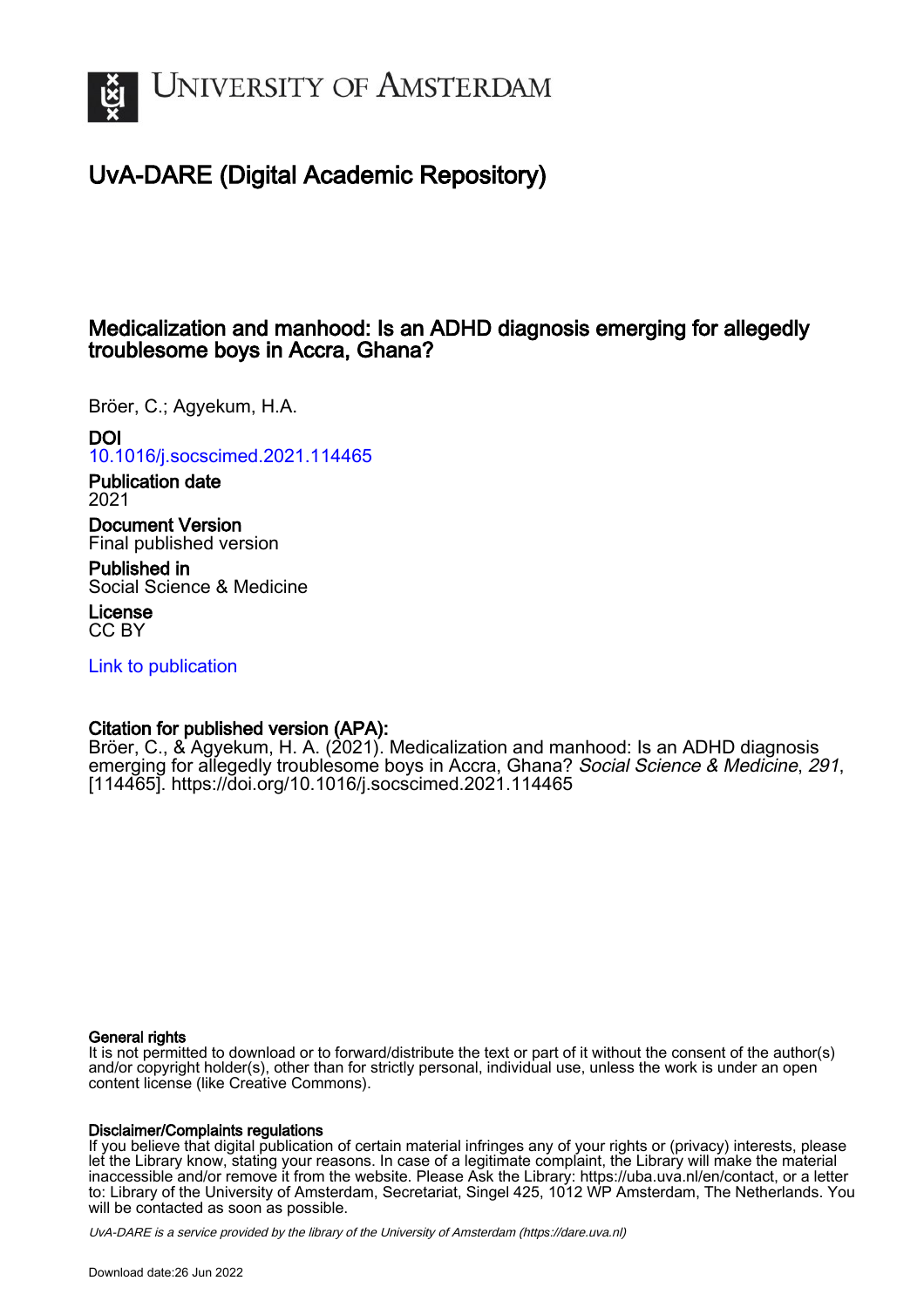

Contents lists available at [ScienceDirect](www.sciencedirect.com/science/journal/02779536)

Social Science & Medicine



journal homepage: [www.elsevier.com/locate/socscimed](https://www.elsevier.com/locate/socscimed)

# Medicalization and manhood: Is an ADHD diagnosis emerging for allegedly troublesome boys in Accra, Ghana?



## Christian Bröer®,\*, Humphrey Asamoah Agyekum  $^{\rm b}$

<sup>a</sup> *Department of Sociology, University of Amsterdam, Nieuwe Achtergracht 166, 1018 WV, Amsterdam, the Netherlands* <sup>b</sup> *Department of Political Science, University of Copenhagen, Denmark* 

#### ARTICLE INFO

*Keywords:*  Ghana Manhood Medicalization ADHD Transition Troublesome boys

ABSTRACT

Although mental health diagnoses and treatments are spreading across the globe, most medicalization research originates from the Global North, where diagnosis and treatment are well institutionalized. In this article, we examine the earliest possible emergence of ADHD diagnosis and treatment in the context of Ghanaian boys' transition towards manhood. Based on ethnographic fieldwork among boys from different class backgrounds in Accra in 2017, we identify how interactional troubles arising at the tricky transition to manhood provide a fertile or inhibiting context for medicalization. Torn between norms of obedience, autonomy and striving for societal achievements, boys face obstacles on the road towards manhood that are not yet medicalized. We demonstrate that boys and adults use specific idioms (in Ghanaian local language Twi) to describe issues around overactivity and inattention, but do not refer to medical categories. Instead, we witness an emerging shift towards psychological counselling, potentially supported by global mental health actions, and Pentecostalism. This psychologizing might constitute an intermediate step towards medicalization of troubling interactions. However, the colonial stigma of psychiatric labels and the limited reach of psycho-medical institutions in Ghana make medicalization unlikely. At the same time, there is a possibility for medicalization at the intersection of interactional problems, inequality, the global spread of psychiatry and transition to manhood. Medical labels and potentially ADHD might shift the blame from family to "disease". The incipient introduction of diagnosis and treatment might engender a creolized notion of ADHD with disrespect being a core problem.

### **1. Introduction: global spread and local variation concerning ADHD**

It is early October 2017. The public school has organized a religious "revival" at the assembly ground. While a Pentecostal style gospel band is performing, the older adolescent boys try to catch the female lead singer's attention by dancing around the stage and be 'cool' to their peers. Halfway through the event, theboys move towards the football field behind the classroom blocks. "We organized the place for ourselves so that when we don't have classes, we can come and chill out," a boy tells me. From the hang out, the students spot the school's Chaplain. As he approaches them, the students poke jokes at his short posture, bulky frame, shiny bald head and protruding belly; then disperse. The boys later tell me they knew that the Chaplain would have ordered them to attend the revival. However, since they were unable to get the attention of the singer, they were not interested. Moreover, it is their belief that the Chaplain has preconceived ideas about them being troublesome or bad, thus it made no sense to engage with him in any conversation as all their encounters so far have ended with punishments. "He likes creating problems for us. If possible, we avoid all contact with this man," a 17 year-old boy tells me. "I admit, we are sometimes troublesome, but he is the one who causes a lot of trouble. He is easily insulted when you engage in discussion with him. He regularly reports to the Principal that we have disrespected him. Because he is the Chaplain, the Principal will believe him over us. He is also an elderly man, and we are not supposed to challenge him. If you challenge him, you are being disrespectful," he adds.

In the scene above, we encounter adolescent boys, aged 14–17, in Accra, Ghana. Some of them are called "troublesome" by adults and at risk of not finishing school or loosing support of teachers and other adults, while nearing manhood. In this article, we investigate how boys' threatened transitions to manhood is framed, and particularly, if the diagnosis of Attention Deficit Hyperactivity Disorder (ADHD) is applied. ADHD diagnosis is somewhat standardized in the leading diagnostic

<https://doi.org/10.1016/j.socscimed.2021.114465>

Available online 9 October 2021 Received 22 April 2021; Received in revised form 5 October 2021; Accepted 6 October 2021

0277-9536/© 2021 The Authors. Published by Elsevier Ltd. This is an open access article under the CC BY license [\(http://creativecommons.org/licenses/by/4.0/\)](http://creativecommons.org/licenses/by/4.0/).

<sup>\*</sup> Corresponding author. *E-mail address: [c.broer@uva.nl](mailto:c.broer@uva.nl) (C. Bröer).*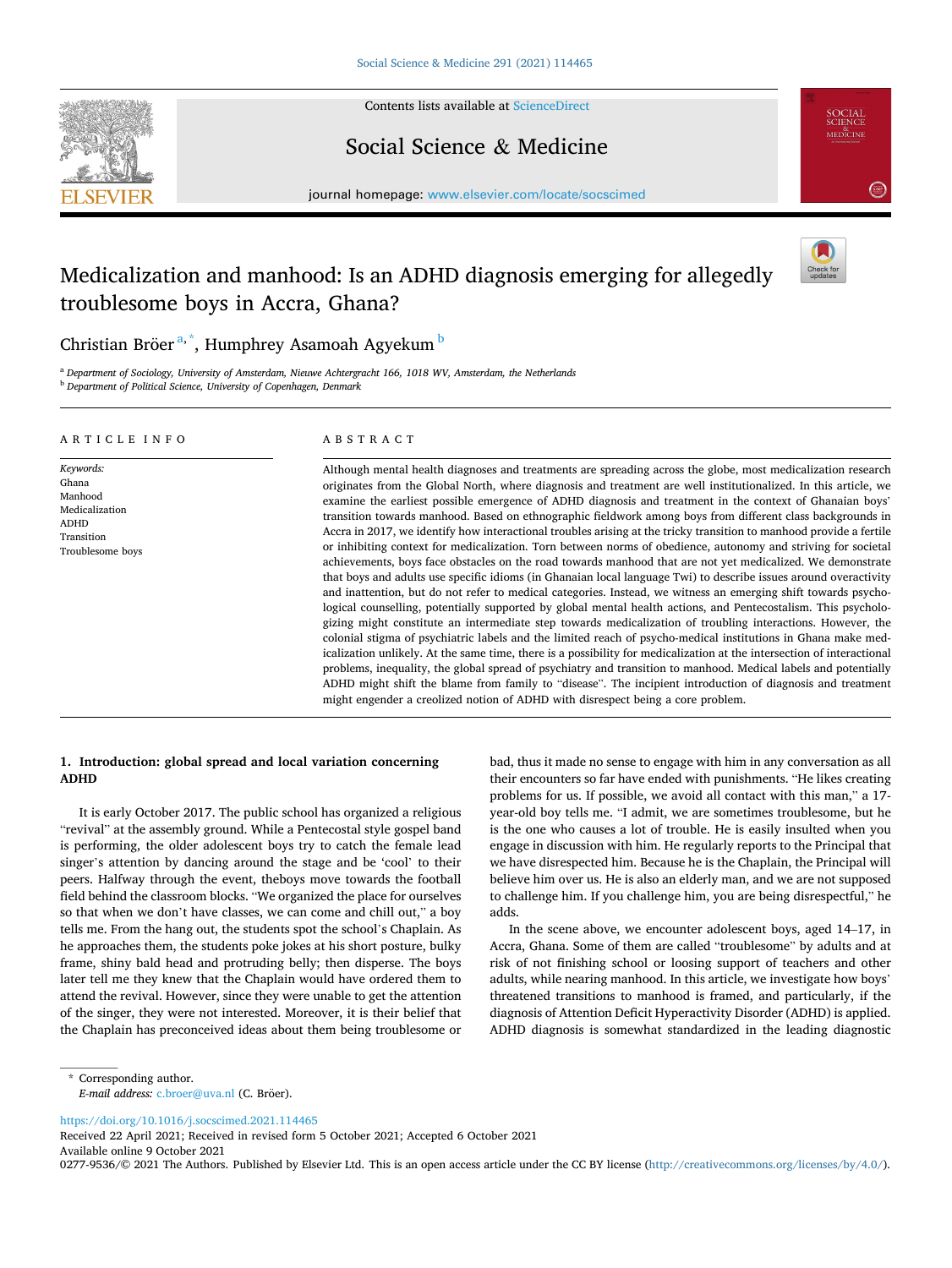manuals, the Diagnostic and Statistical Manual of the American Psychiatric Association and the International Statistical Classification of Diseases and Related Health Problems (ICD) of the World Health Organization. It is said to comprise observed and self-reported lack of attention during tasks, sudden or unexpected actions and levels of bodily activity deemed high in relation to peers and situation. Among school children it is one of the most prevalent psychiatric labels in countries hitherto researched across the globe ([Faraone et al., 2021\)](#page-8-0). However, etiology and pathology remain unclear to date [\(Faraone et al., 2021\)](#page-8-0) and diagnosis and treatment are contested [\(Bergey et al., 2018](#page-7-0); [Tseng, 2021\)](#page-8-0) ever since its institutionalization halfway in the twentieth century ([Conrad, 1975\)](#page-7-0).

As the label of ADHD is spreading globally ([Bergey et al., 2018;](#page-7-0)  [Smith, 2017](#page-7-0)), we wonder if and how ADHD diagnosis and treatment are applied to those boys. In a study among professionals, we see that ADHD diagnosis and treatment are sparsely used in relation to issues of disrespect and school-failure in Ghana [\(Slagboom et al., 2021\)](#page-8-0). This occurs in the context of international NGO's raising awareness, global pharma donating ADHD medication, governmental policies related to the Global Mental Health Action Plan and transnational careers and networks of professionals in relation to the introduction and re-interpretation of ADHD in Ghana ([Ntiakoh-Ayipah et al., 2020;](#page-8-0) and [Ulzen et al., 2018](#page-8-0)). We also know from other studies, that schools and allegedly troublesome boys are the prime situations for the rise of ADHD since the "discovery" of ADHD (e.g. [Conrad, 1975](#page-7-0), [Slagboom et al., 2021\)](#page-8-0). So, if indeed ADHD is spreading to Ghana, it might be exactly in relation to "troublesome" boys.

#### *1.1. Globalization*

The globalization of ADHD has provoked doubts about its validity ([Rafalovich, 2005; Singh, 2011\)](#page-8-0) and demonstrated corporate, political, or professional interests at play and colonial heritages [\(Timimi, 2005](#page-8-0)). The global spread of ADHD and other mental diagnoses are mostly studied after the fact, that is: once they have taken root or are legitimized by existing drivers of medicalization [\(Conrad and Bergey, 2014](#page-8-0)). This is a methodological as well as theoretical gap and guides the analysis towards already powerful actors. We know less about the early emergence of processes of medicalization especially where an institutional support is weak. We therefore search for early emergence of medicalization and specifically, ADHD diagnosis and treatment in Ghana to contribute to our understanding of global medicalization.

Medicalization studies mostly originate from the Global North, where ADHD diagnosis and treatment are already well institutionalized. Our contribution features Ghana (AUTHOR, 2018; [Read and Doku,](#page-8-0)  [2012;](#page-8-0) [Read, 2019](#page-8-0)) instead. While child and adolescent mental healthcare is expanding in Ghana and elsewhere, there is a relatively low number of professionals and repeated concerns about mental healthcare are associated with stigma (e.g [Kleintjes et al., 2010](#page-8-0)). [Vaughan \(2016\)](#page-8-0), building on [Rose \(1998\)](#page-8-0), nonetheless notes the emergence of psychological counselling across many African countries, pushing the construction of modern subjects. At the same time, Vaughan says, "if the psychological counselling industry is a product of the 'globalization of the mind', then, like other technologies of globalization, it is being both reengineered and retheorized in the South" (p.512). This creolization ([Bibeau, 1997\)](#page-7-0) of psychological counselling is, according to Vaughan, related to a range of developments: increasing service sectors and middle classes, economic restructuring and experiences with counselling through HIV/AIDS counselling. Vorhölter's research on medicalization of suffering and the rise of depression in Uganda explicitly uses the concept of medicalization to assess the rise of the field of psychiatry, psychology, psychotherapy and counselling (Vorhölter, 2019). We agree that biomedically oriented counselling counts as medicalization in the sense Conrad and other define it ([Conrad, 2007\)](#page-7-0). However, as Vaughan notes, there are many variants of counselling, which also have roots in religious and healing practices. Of particular interest to our study is the

rise of Pentecostalism across Africa and in Ghana in particular. Pentecostal practices are spreading vastly in Ghana and entail formal counselling for example in relation to career development [\(Quayesi-Amakye,](#page-8-0)  [2015\)](#page-8-0). At the same time, mental health issues often have supranatural and religious connotations which influence ideas of morality and aspirations [\(Lauterbach, 2010](#page-8-0); [Meyer, 2012\)](#page-8-0).

Amidst this field of globalizing, economic and cultural dynamics, we assess Ghanaian boys' transition towards manhood ([Christensen et al.,](#page-7-0)  [2006;](#page-7-0) [Seekings, 2006](#page-8-0); Schrock & [Schwalbe, 2009; Vandello and Bosson,](#page-8-0)  [2013; Vigh, 2006\)](#page-8-0) and ask if troubles arising in this transition provide a fertile or inhibiting context for medicalization and ADHD ([Conrad,](#page-7-0)  [2007\)](#page-7-0). Interestingly, Ulzen et al. (2018) surveyed male Ghanaian truck drivers, who often have had troubled school careers, and found a relatively high prevalence of ADHD symptoms. We aim to deepen our understanding of these troubles as part of becoming a man [\(Schrock](#page-8-0) & [Schwalbe, 2009](#page-8-0); [Vandello and Bosson, 2013](#page-8-0)0. Early medicalization research has shown, for example, that a medical label provides an explanation for unruly behaviour and supports a moral shift from badness to sickness [\(Conrad and Schneider, 1980](#page-8-0)). We thus wonder if concerns about becoming a man are driving medicalization and examine the everyday school life of boys identified by adults as causing trouble, how their behaviour is reported and if overactivity and lack of attention are locally meaningful categories.

#### *1.2. Pragmatic medicalization*

Since no undisputed etiology for ADHD has been found, it is relatively straightforward to focus on the interpretive and pragmatic flexibility of diagnosis and treatment, while acknowledging both the possibility of (proto)symptoms of underlying causes and the need to socially organize the identification and treatment thereof. We also acknowledge that ADHD-like symptoms were recorded and theorized long before the current diagnostic approaches [\(Lange et al., 2010](#page-8-0)). However, the identification of (proto)-symptoms does not constitute a specific diagnosis or treatment, but rather suggests that we treat proto-symptoms as potential ingredients for diagnosis and treatment. More specifically, we seek out openings for and drivers of medicalization in interactions and propose to examine medicalization in peoples' pragmatic attempts (AUTHOR; [Lock et al., 1998](#page-8-0)) to solve concerns in everyday life. We situate these concerns in the wider context of inequality and poverty in Ghana, the colonial legacy of psychiatry ([Forster, 2012](#page-8-0)), associated stigma ([Tawiah et al., 2015](#page-8-0)), and the sometimes difficult relationship between biomedical and non-biomedical approaches [Arias et al. \(2016\)](#page-7-0) ([Opare-Henaku and](#page-8-0)  [Utsey, 2017\)](#page-8-0); in Ghana and beyond.

### *1.3. Manhood and becoming*

Young people on the African continent [\(Van Dijk et al., 2011\)](#page-8-0) constitute the majority of the population and social interactions [\(Trudell](#page-8-0)  [et al., 2002\)](#page-8-0), thus making them relevant for research [\(Van Dijk et al.,](#page-8-0)  [2011,](#page-8-0) p.2). Youth are considered drivers of change but at the same time are trapped by economic vulnerability [\(Resnick and Thurlow, 2015](#page-8-0), p. 1).

In Africa, children are highly valued by adults, but as they grow older and become adolescents, the interest seem to diminish (Abbink, 2005, p. 2) or at least, reciprocity becomes more important [\(Twum-Danso, 2009](#page-8-0)). Older children and youth are forced to take responsibility for food, income, care, and households, especially in families with low incomes (ibid.; [Klouwenberg and Butter, 2011](#page-8-0)) while in the Global North childhood is considered a "carefree, secure and happy phase of human existence" ([Honwana and De Boeck, 2005,](#page-8-0) p. 10). Given their predicaments, young Africans in the burgeoning literature on youth are frequently variedly characterised ranging from heroes to villains ([Perullo, 2005](#page-8-0); [Abbink and Van Kessel, 2005\)](#page-7-0).

Although the definition of the transition to manhood varies across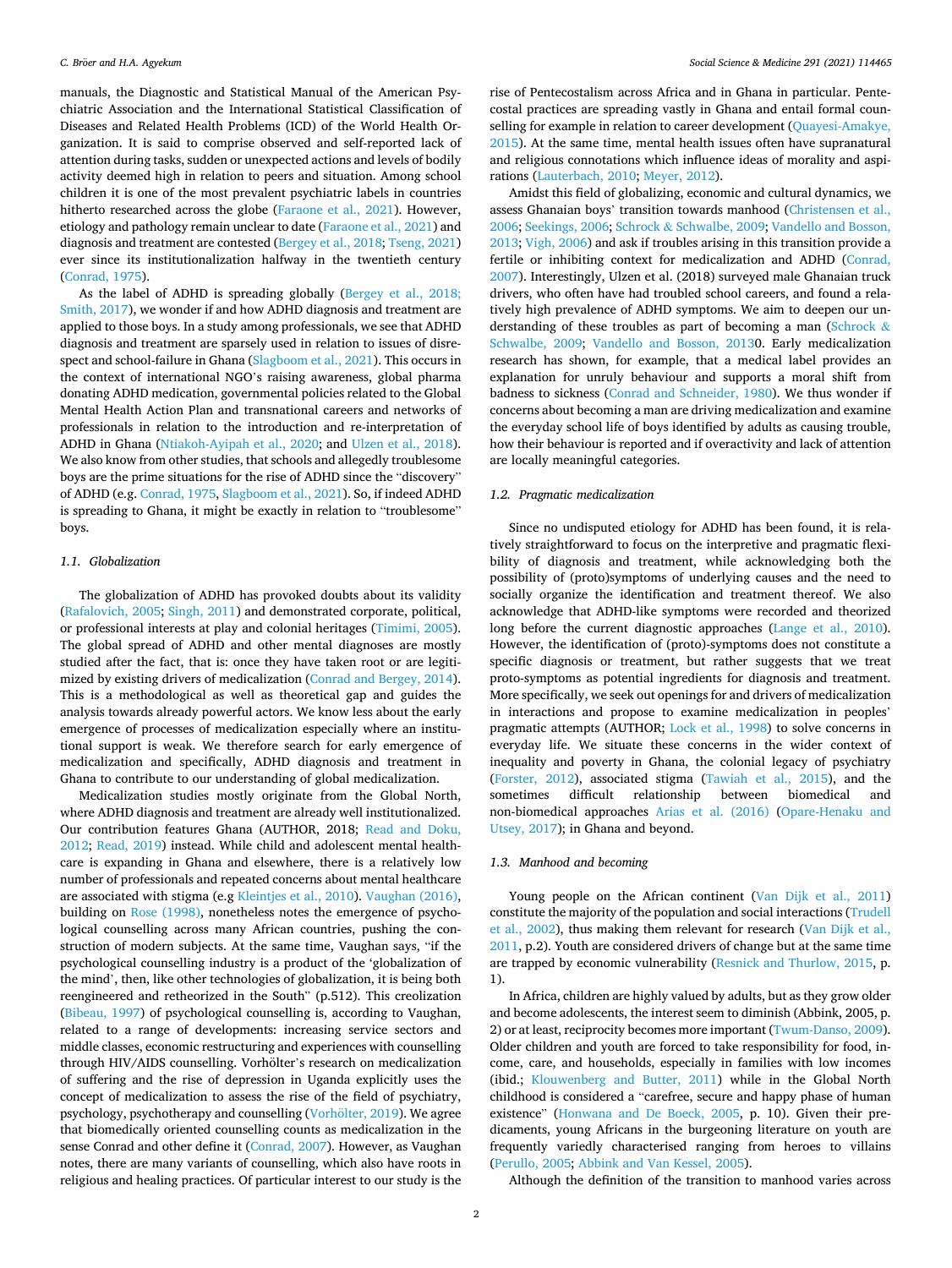cultures, class and within societies over time in Africa ([Honwana and De](#page-8-0)  [Boeck, 2005](#page-8-0); [Resnick and Thurlow, 2015](#page-8-0)), youthfulness is both a temporal condition of socially *being* as well as socially *becoming* ([Christensen](#page-7-0)  [et al., 2006,](#page-7-0) p. 11), thus an unstable position defined by becoming an adult ([Vigh, 2006\)](#page-8-0). In most African societies, youths are at the bottom of the social hierarchical ladder ([Van der Geest, 2004\)](#page-8-0). In Ghana, moving away from the lower echelons of the societal classification calls for attaining manhood through education, making a living, starting a household, and respecting the elderly. For Ghanaian boys, education is key to transition to manhood. Ghana's education system is rooted in colonialism, which has left a legacy of conservative dress codes, and boarding school systems ([Darkwa, 2021;](#page-8-0) [Last, 2011](#page-8-0)), and ideas about discipline and norms of respect, particularly towards adults [\(Twum--](#page-8-0)[Danso, 2009](#page-8-0)). This overlaps with the dominance of older men over women and younger men as the elderly often control resources within the family [\(Baxter and Almagor, 1978](#page-7-0), p.19).

However, we do not expect this to be a blind process and assume that boys actively relate to boyhood and manhood (Schrock & [Schwalbe,](#page-8-0)  [2009\)](#page-8-0). We assume the constructs of manhood and "troublesome" provide the context in which proto-symptoms of ADHD might be recognized and medicalization might occur. More precisely we investigate:

- Which problems are identified in boys labelled problematic, by themselves, teachers and parents?
- Are inattention, overactivity and impulsivity identified in boys labelled as problematic, if so in which way?
- How are these problems explained and treated? Are there instances of (bio)medicalization, ADHD diagnosis and treatment?
- How are these problematizations related to the transition to manhood and respect towards adults and do we see class differences in this respect?

#### **2. Methods**

The field study for this article was undertaken between June and December 2017 in Accra, Ghana. It was based on an ethnographic approach [\(Hammersley and Atkinson, 2007](#page-8-0)) and more specifically on focused ethnography ([Knoblauch, 2005\)](#page-8-0). Also restricted by time, our focus was on boys at school and their relation to adults (teachers, priest, staff) there. The familial context was assessed partly through boys' accounts and incidentally by following them to their home. Focussing was easier since the second author was familiar with the local context, with ethnography and with the specific theoretical lens.

More specifically the second author, (anthropologist) observed activities in classrooms, offices and in the schoolyard, interactions among students, but alsobetween students and teachers. He talked to all of them. The school-based observations and conversationswere contextualized by interviews with professional psychologists or psychiatrists outside the school. Occasionally the second author followed boys to their homes or on their way through the city. He interacted with boys (19), teachers (9), psychologists (12), parents (5), school nurses (2), school secretaries (3), a teaching assistant, a deputy head of a public school, a counselling coordinator, and a vice principal. Talks took the form of informal conversations or, semi-structured interviews. The duration of the interviews ranged from 10 min to an hour and a half. The short duration of the interaction was mainly due to limited time between schooland after school activities. The interviews were recorded where possible and transcribed. During the half year of fieldwork, we started the analysis to generate first ideas and adjust fieldwork in the light of those ideas.

The data collection was undertaken at three schools: two government public schools with relatively more students living in poverty and a private international school with students from elitist and internationally oriented backgrounds, populating the highest classes of Accra. The selected boys were considered by their peers, teachers and other professionals as troublesome, naughty or stubborn. Boys were themselves aware of that label, subscribed to it and applied nuance simultaneously. The second author is of Ghanaian descent, speaks local Ga, Twi and English and has ample experience with anthropological fieldwork in Ghana. Most initial and formal conversations took place in English. During fieldwork, the second author made sure to balance his status as a PhD-holder with accessibility and humility by dressing down, paying repeated visits, and taking time to get access.

The ethics committee of the University (BLINDED) gave permission for the field study. We explicitly sought consent of the schools and the boys' guardians for the interactions. We also received permission from the Ghana Education Service; help in selecting school and instructions on how to gain approval by schools. Although it took a while, school officials consented to the fieldwork and granted access to the schools.

The interpretation of interviews and observations was based on qualitative content analysis [\(Mayring, 2000; Hsieh and Shannon, 2005\)](#page-8-0) and was a collaborative process. Already during fieldwork, both authors (the first author being sociologist) started to interpret observations and interviews first separately and then jointly in several analysis meetings. We exchanged and discussed interpretations, in relation to extant literature in an abductive manner. Particularly, we repeatedly made explicit the different backgrounds – theoretical and personal – of both authors in relation to developing the analyses. In this both familiarity and distance proved to be helpful. Emerging interpretations were compared across sub-groups, e.g. boys versus teacher. Different sources were used to triangulate and interrogate the material. The analysis was supported by Atlas. ti; and all data and analysis were stored on a safe university platform. Ensuing interpretations were reported and shared in memos.

The second author was able to arrange first encounters with boys. However, retaining contact and engaging in longer conversations was difficult. It took patience and repeated visits as the boys often cancelled appointments, gave wrong phone numbers, or did not answer phone calls. At the same time, boys did not want to disappoint the researcher and were often busy working outside school hours. The boys were not offered any incentives for participation. We ensured that permission for the boys' participation in the study was sought with parents or guardians. We however acknowledge the limitations of the study in the sampling and analysis in the sense that our sample includes less parents than desired. The reason for this unintended omission is that the schoolboys and potentially upcoming professional treatments are the main focus of our study, since school is a prime location for the rise of ADHD diagnoses.

#### **3. Some trouble with boys**

Glenn, a 17-year-old boy from Ashaiman, lives with his three siblings and grandmother. One day after school, I joined him to his home. The house is an old, dilapidated building, built by his father who went to 'hustle' in the United Kingdom. Glenn leads me to the small living room. There is a large flat screen television on the wall. He puts it on and puts on the radio as well. There is a re-run of a soccer match on, while the radio plays a popular tune. Glenn's grandmother is sitting on the small sofa, appears half asleep. She welcomes me to the house and offers me water. Glenn leaves to change his school uniform. Suddenly grandmother says: "Since his father died, we haven't seen his mother. The death of his father has affected us all, but him the most. He takes after his father and they were very close." Glenn says that after his father's death, there has been no money for his education and that he has to work: "I put myself through school by doing odd jobs. I sometimes work as a mate on the TroTro (Author: mini-bus), cleaning people's houses, or selling stuff at the market. Sometimes, I do some hustling like 'game boy' (Author: defrauding people online by pretending to be a girl and lure them into sending him money or phone credit). In my family, I am different. I always try to take care of myself. I don't want to rely too much on the family. That is why I am different. I like to be in control over myself."

The study focused on boys aged 14–17 years who were considered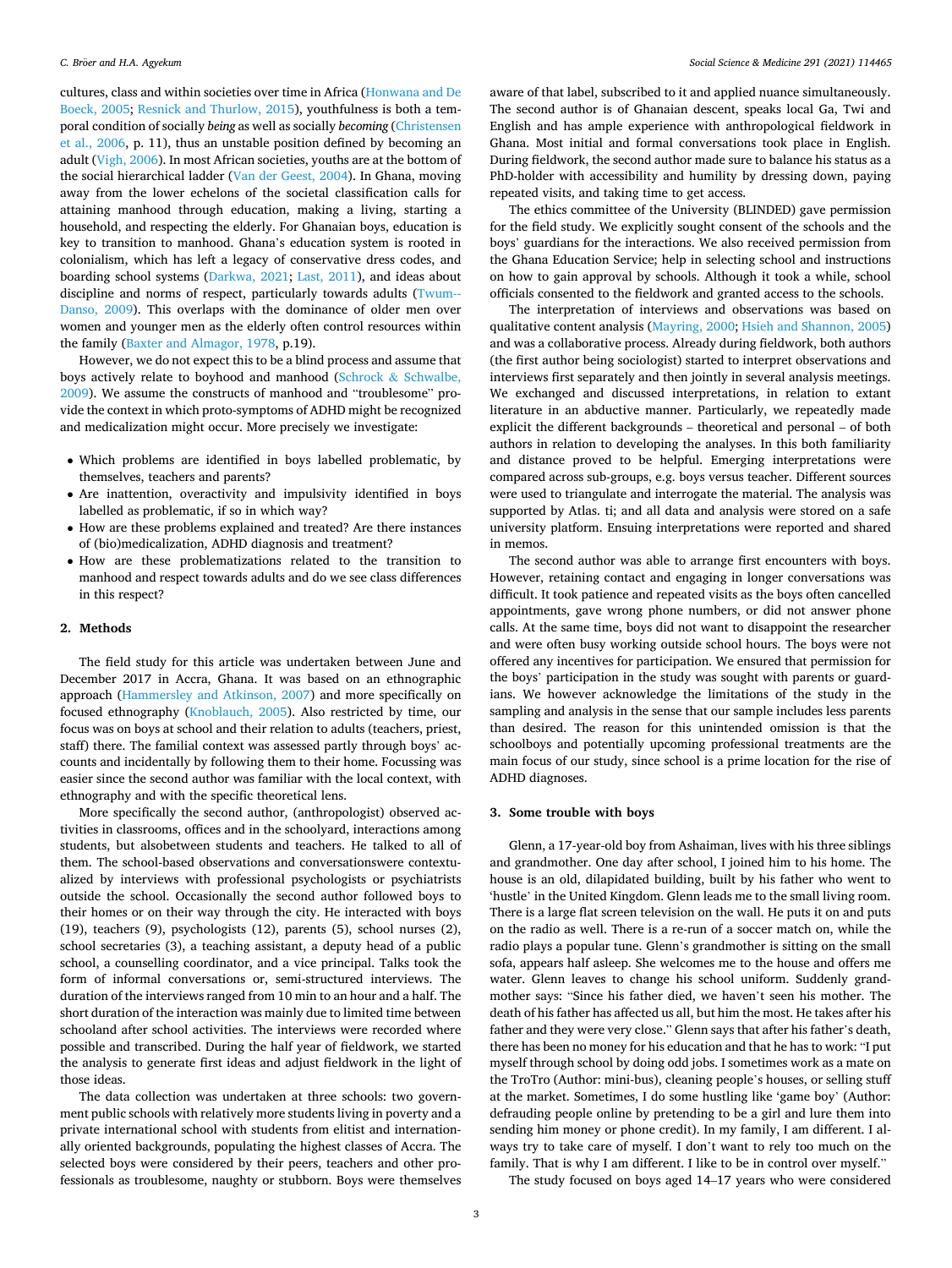troublesome, notorious, naughty, or stubborn by their peers, teachers, and other school professionals. Glenn was one of them and his age (17), but also the hardship he experiences put him in an almost adult position. At the same time, he still must behave like a schoolboy. He and others were labelled troublesome when they violated culturally or institutionally backed expectations about appropriate demeanour, partly based on colonial school systems dress-codes, language use or learning style ([Darkwa, 2021;](#page-8-0) Last, 2000). Students were singled out for talking too much or too little, not listening, not preparing for classes, not tucking in their shirt, wearing their hair too long, arguing with teachers, fighting with others, smoking marihuana, stealing and – in one case – hitting a teacher. Most adults would interpret the boys' behaviours as a sign of disrespect, which is consistently reported to be a concern in intergenerational interactions [\(Twum-Danso, 2009; Van der Geest, 2004\)](#page-8-0). In this section, we present how participants reflect on the label of "troublesome", while we assess if interactions are medicalized, before we look at the broader transition to manhood to make sense of troubling interactions.

Interviewer: What does troublesome mean?

Assistant Public School: "The person who is troublesome doesn't respect. If you give this person instructions, he ignores your instructions and does what he wants. That to me shows that the person is troublesome."

Respect here and elsewhere alludes to obedience to the teacher or following instructions of an older person. While the social control of boys through respect seems to be a core category, our observations in the three schools also show that "disrespectful" behaviour is quite common (see also [Santah, 2020\)](#page-8-0). For example, talking during class and interrupting teachers is usually not problematized. Moreover, while impoverished boys at public schools were often beaten for lack of respect, boys at the private school were given much more room to deviate, not least because their parents are generally more powerful than the teachers. All boys were aware of their status as "troublesome" and were critical of labelling effects:

Interviewer: Why do the teachers find you disrespectful?

C (15 years; public school): "Some teachers always want to get you into trouble. I know them. I want to keep to myself. If you talk to them, they will say you are talking back, and you are disrespectful. If you don't talk to them, it is also an issue. Then they say you are disrespectful. Why? I chose not to get into trouble, otherwise my family will have to come for a conversation with the school authorities. You have to sit there and say nothing. I don't like that, so I don't talk to them. I want to just study."

This account hints at a tension boys confront: young people must be careful not to be labelled troublesome and might therefore limit any interaction. At the same time, they are expected to be social and engaged.

Half of the boys referred to their anger as a core problem:

BY (17 years old; private school): "When I was younger, I was terrible for teachers. I was always making noise. It was impossible to get me quiet in class. Sometimes when I was told, I could get into a rage and misbehave. In primary school and in the lower classes of secondary school, I had issues with anger. I could get very angry and throw things around. When I am angry, I become very unreasonable, so I had to go to the Vice Principal's office, a couple of times. So, I can imagine that I would be known as a troublesome boy."

#### Interviewer: You no longer get into rages?

BY (private school): "Less and less. I have had an anger management course. I am trying to get things under control. I am also trying to improve my behavior. Nobody sees that I have changed. When they talk about troublesome boys at this school, they always mention my name. It is unfair."

This boy claims that the label sticks even when he has changed his ways. He also places anger in a developmental perspective and calls it an

"issue"; a common frame in developmental psychology, which is potentially related to the "anger management course" he mentions. Notably, this happened at the affluent private school.

School professionals had a range of explanations why boys were troublesome; mostly referring to their social and familial context:

Deputy head (public school): "Sometimes students behave in strange ways, but when you talk to them you realize that it is not their fault. Some must work to support themselves. That is why they are edgy or angry because they are under pressure and are constantly tired. You need to identify those so that you don't label them troublesome because they are not conforming."

This deputy head is also aware of the risk of individualizing and labelling "strange" behaviour and suggests that a need to work is exhausting some boys. Boys explain their troubles in similar ways, particularly referring to poverty. Some of the boys spoke about working very long hours for their boarding at homes of their relatives. D (15 years old), for example, works and sleeps in a bar in a prostitution area in a shantytown. Oftentimes, he is exhausted by the time he arrives at school.

Reports about extreme hardship are common at the public schools we studied. At the private school, oppositional behaviour rather seems to be related to boys relatively high social status. Some appear to feel or are perceived as acting safe from punishment. Teachers complain about having little control over them.

#### *3.1. Medicalization through counselling*

When adults and boys label troublesome behaviour, explicit medicalization rarely features. This is in line with the weakness of psychiatric institutions and the stigma attached to categorizing "troubles" as psychiatric [\(Tawiah et al., 2015\)](#page-8-0). Professionals report stigma towards patients and stigma by association or courtesy stigma [\(Goffman, 2009](#page-8-0)  [1963]) and sometimes hide a potential diagnosis to avoid stigmatization (Authors). Dr. P., a school psychologist, uses a developmental psychological approach to "learning difficulties" and sometimes does diagnose ADHD, experiences that for some parents "it is impossible for something to be wrong with my child." However, one mother did explicitly speak about the autism and ADHD diagnosis of her child and stigmatization as follows:

"People laugh at him. It is very sad. People think I don't take care of him. I stopped going to church because of comments people made about him. They will say stuff like: 'Make him sit still!', can't you make him sit?!' Many people have problems with kids with mental health issues. There is a complete lack of understanding. At public events, people give us an embarrassing look, then we are ashamed."

Even though diagnoses are hardly used for boys in this study, we seem to see potential for the spread of the ADHD label in two ways. First, in school, a developmental and psychological discourse seems to gain traction. During fieldwork, "counselling" was a buzzword at all schools and among the health professionals. The concept of counselling refers to religious as well as psycho-pedagogic interventions. We heard about stubborn boys, who were first beaten to be disciplined and when this failed, were sent to a "counselling":

Vice Principal (private school): "If they repeatedly continue to misbehave, we punish them and refer them to the Guidance and Counselling Team."

Ghanaian schools are obliged since 2006 to have counsellors. This approach views pupils from a developmental psychological frame. In our fieldwork, several teachers referred to counselling as a way of understanding troubles from a boy's familial, emotional, and cognitive situation. The counselling coordinator at a public school signals an increasing reliance on counselling and further explains:

"When I say counselling, I don't mean preaching. Some pastors think that preaching is counselling, but these are two different things. Counselling is having a heart for people. You must listen to people's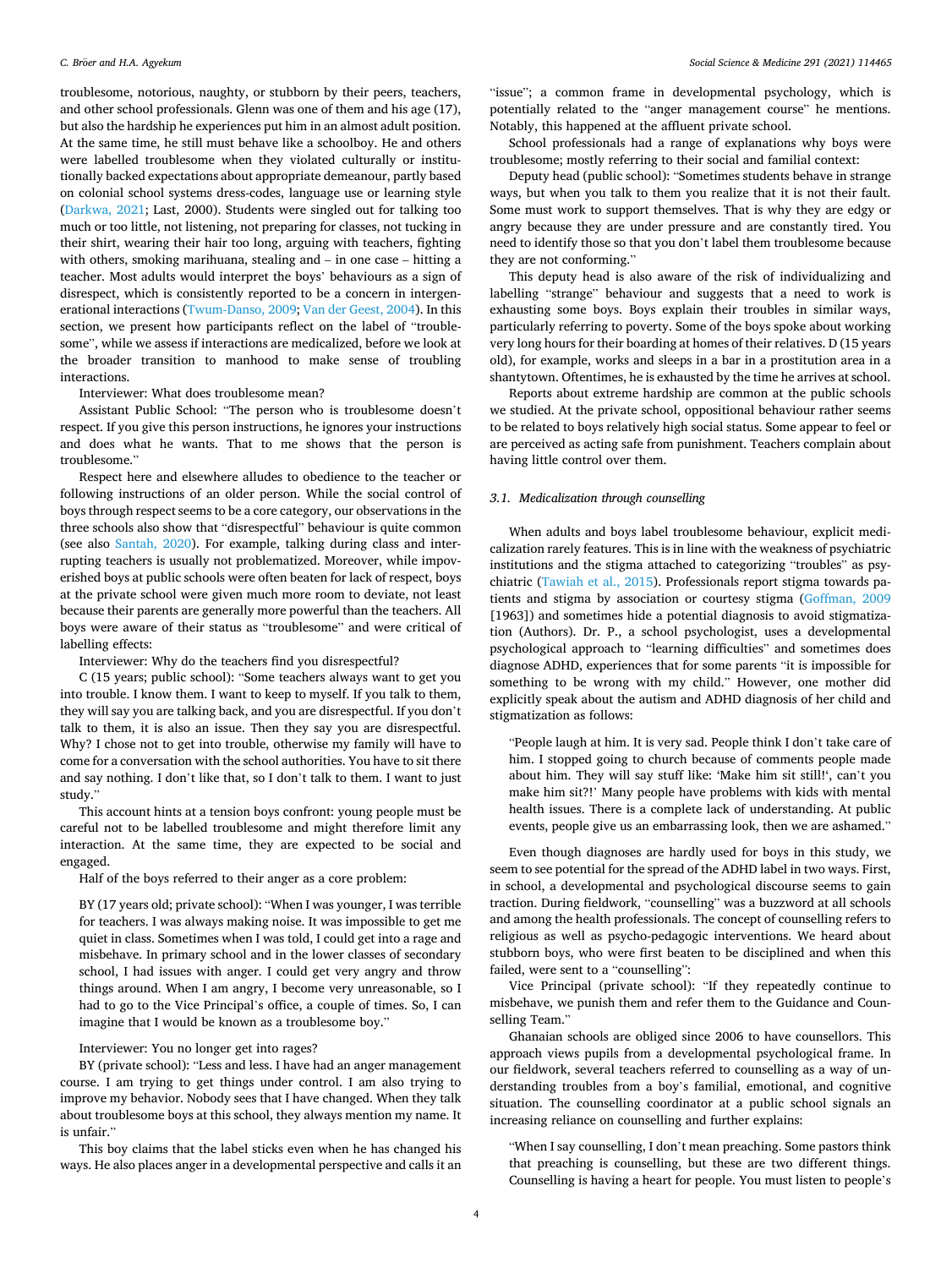problems. Counselling is an upcoming phenomenon now. Counselling or seeking help for one's problems or psychological health was seen as not being part of Ghanaian culture. In the past when one had problems, he might consult an uncle, aunt, brother, etc. for help and guidance. Now people in Ghana are turning to others for help. People realize that Ghana is becoming increasingly individualized. The family bonds of yesteryears are disappearing. That also means that people cannot fall on family members to help them with advice and the like. That is why now people seek the services of an authorized, neutral person who is not a family member or a member of the church."

Here, the coordinator constructs Ghanaian "culture" and the transition from religion to psychotherapeutic professions when dealing with "problems" as a framework for the rise of counselling. He also distinguished counselling from "preaching" and refers to "psychological health". Earlier, Vaughan has identified a range of meanings of counselling from religious to psychotherapeutic practice in (east) Africa. What we found seems to fall indeed in-between (see [Vaughan, 2016](#page-8-0)). Contextualizing this development from a secularization perspective is also visible in this remark by a teacher at a public school:

"When students had problems in the past, their parents said '*fa ma Nyame*'- Give it to God- to solve the problem or pray about the problem to God and he will listen. To me that is not enough. How about praying to God about your problems and seeking practical or psychological solution to your problems?"

Counselling seems to connect existing forms of "treatment" of troublesome boys to psychotherapeutic and psychiatric ones (see Vorhölter, [2019\)](#page-8-0), thus creating an entry point for medicalization and new forms of diagnosis and treatment ([Arias et al., 2016](#page-7-0)). This might also contribute to a shift away from corporal punishment and "religious" and spiritual approach ([Agbenyega, 2006,](#page-7-0) AUTHORS). The following excerpt summarizes the tinkering approach in dealing with disrespect through counselling:

Interviewer: What is the procedure for counselling?

Counselling coordinator (public school): "It really depends. Sometimes students come to me directly when they have issues or have problems that are beyond them. Then I try to help them by putting a programme together for that individual. In most of the cases, I deal with, teachers refer students to me for counselling. That is usually after they have had a number of fallouts with teachers or issues of indiscipline. Being indisciplined is considered disrespectful in our culture. So if a student has a lot of disciplinary issues, he will be referred to me for counselling. When they are referred, I book an appointment for them sometimes with myself, or with a health professional or a clinical psychologist depending on the nature of the case and the need of the student. I will be on the case until the student is helped or taken care of by the right professional."

Attention for counselling in the developmental psychological sense is visible across all three schools in this study and, in line with educational policy, might be a trend across social strata, although it seems to be embraced more readily at the private school.

#### *3.2. Proto-symptoms*

Apart from counselling, the second entry point for medicalization are the ways in which boys and adults describe troubling interaction. As said, ADHD is not mentioned in relation to specific boys, but we repeatedly heard boys and adults use phrases that can be interpreted as proto-symptoms. The concept of proto-symptom here refers to existing local classifications of behaviours or experiences which might provide fertile ground for applying diagnostic criteria which are partly available among professionals (see also [Littlewood and Dein, 2013\)](#page-8-0). Concretely, we observed instances in which boys' activity levels and attention spans were described and problematized in emic terms.

While most conversations during fieldwork were in English, teachers and other (school) professionals also reverted to Twi and used distinct phrases to describe "*Abofra boni*" or a *troublesome child*. When describing troublesome boys, they often used the phrase "*Akola no eni so ye shi*" which literally translates into "*the child is hot tempered, so he is restless*." Another widely use phrase "*Akola no ntimi en te na fako*" literally means "*the child cannot sit at one place*." This phrase describes boys who are restless, easily bored and want to move on to do other things. "*Akola no ye de de do do*" – translates as "*the child makes too much noise*" and is used to describe boys who talk too much in the class. In these phrases, we might recognize existing categorizations of bodily restlessness and to some extent inattention.

In the interviews, with boys and adults, bodily activity and inattention were sometimes mentioned spontaneously and otherwise elaborated upon request.

Interviewer: How come people think you are troublesome?

Y (13 years old; private school): "That is because I am usually bored, most of the time I am bored in class. Most of the time I pay attention in class, but I also like to talk to my friend. When there is nothing to do, I talk to my friend. When the teacher is done explaining, I talk."

Interviewer: Are you able to sit still?

Y (13 years old; private school): "Yes, but if there is nothing for me to do, I find it difficult to sit still. When the teacher is teaching, I might not find it hard to sit still. Most of the time, I must have something to do. I get easily bored. That is why I can't sit still or I disturb the class."

In this excerpt, Y spontaneously invokes a lack of "attention" as part of his status as troublesome. He, however, does not medicalize inattention, but rather renders it logical by referring to a boring setting, much the same away as other boys. Y isolates specific behaviours and describes them more explicitly as part of his personality. He uses "I" twelve times and suggest a personal need when he says, "I must have something to do". This might reflect or be a starting point for an individualized subjectivity which might be based on the emerging "psydisciplines" ([Vaughan, 2016](#page-8-0); [Rose, 1998](#page-8-0)).

Y, and the other boys, are aware of their bodily activity and attention span and whether these fit social situations. They present reflexive selfaware descriptions in which they use experiential knowledge about their conduct and its social appropriateness.

K is a 14-year-old from a private school. He is a tall, chubby, jovial, and friendly boy who, on a bad day, could be a bit cranky. He is constantly moving, kicking, playing with his hair, biting his nails, throwing empty bottles at a boy passing by. He plays football every day and has difficulties sitting down in class. He doesn't listen much in class, according to his teachers, and has been sent out on several occasions. "I cannot sit still for too long. I always have to get up and do something. It has always been like that. …. It is no big deal, because of that I do sports all the time. You will not believe me because I am fat, but it is true. I am very restless, and it is worse when I don't do sports. I am also especially restless in class. That is because I am easily bored."

K summarizes his experience here by saying he has "always been like that". He nonetheless points out skilfully how being active is also influenced by the situation, in this case being in class. In the next paragraph, we suggest that the above accounts make sense within the wider context of the transition from boy to man.

#### **4. Becoming A man**

All boys featured in our study wish to transition from "education to work, from immaturity to maturity or from childhood to adulthood" (see [Klouwenberg and Butter, 2011](#page-8-0), pp. 11–12) and move towards manhood. Manhood in Ghana means different things to different boys. However, there are common elements of what defines a man for boys from private as well as public schools: having a good education, being financially independent, having a good job, owning property, being married, having children, and running a household. A man should wear nice clothing and ideally drive expensive cars. Wealth includes responsibilities: a man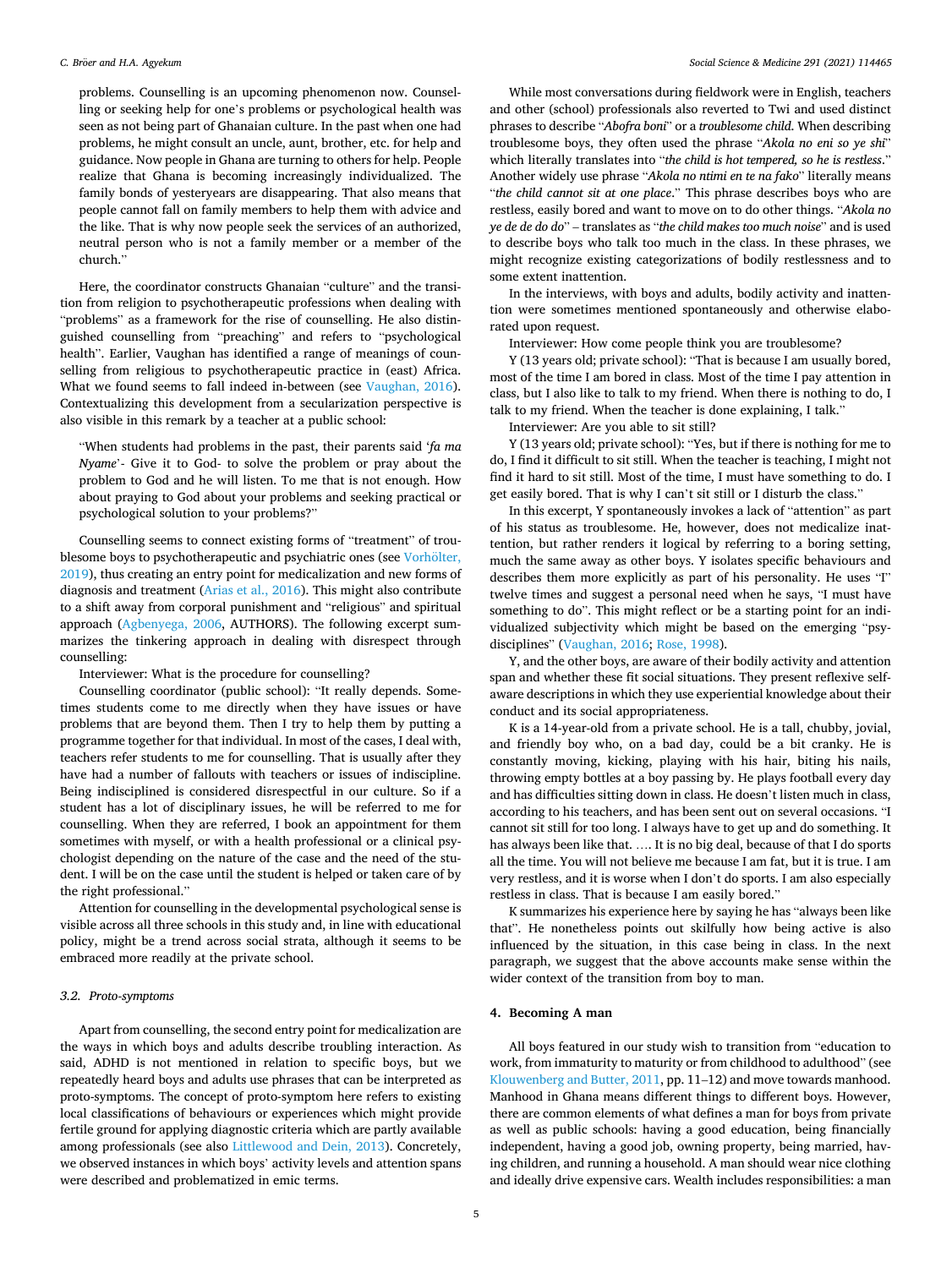is someone on whom a lot of people depend for their livelihoods.

We approach this periode of youth as one of being and becoming ([Christensen et al., 2006;](#page-7-0) De Boeck; Honwana, 2005; [Vigh, 2006\)](#page-8-0). The status of being 'troublesome', we believe, is particularly threatening for the crucial transition of becoming a man as is reflected in boys' accounts. In the following paragraphs, we interpret these references in relation to manhood and masculinity (Schrock & [Schwalbe, 2009](#page-8-0); Vandello et al., 2008) as well as respect [\(Van der Geest, 2004](#page-8-0); AUTHOR.).

#### *4.1. Study and independence*

Being young, according to the boys in our sample, means, among others, depending on family for one's livelihood, and participating in household chores:

D (15 years old; private school) "People send you around a lot; they say go do this; go do that for me; bring this thing here. That is not always fun."

This contrast with a typical participants' depiction of manhood and independence:

Interview: How do you see the future?

C (16 years old; private school): "I want my own small house. A business that will give me money. I also want to get married someday and have children."

While this ambition seems to be shared widely, it is hard to achieve. As a result, youth's predicament is in a constant crisis ([Vigh, 2008](#page-8-0)). Boys are facing the patriarch [\(Adinkrah, 2014\)](#page-7-0); that is, men control resources and key familial decisions, tends to dominate and overwhelm all members who have not yet achieved manhood and all female family members [\(Adinkrah, 2014](#page-7-0)).

C (15 years old; public School): "You cannot share your view. You can certainly not be yourself. You have to do what you are told, otherwise the head of the family will make life very difficult for you. He can starve you."

The role of the patriarch generates tensions and is an important reason for our participants to aspire manhood and attain independence from the family. A participant noted that he wants to "be able to stand on your own two feet" (A, 15 years old; public School), while another indicated: "I must have my own house so that no one can control me" (C, 16 years old; private School). For our participants, independence is a key component of manhood and living within a patriarch-dominated home scuppers our participants' development into manhood.

An important path to independence and manhood is one's ability to generate an income and "a man's ability to fulfil the breadwinner's role" ([Adjei, 2016](#page-7-0), p. 416), but also to run and control his household. Having employment is key therein. A man who is incapable of providing both economically and materially for (future) spouse and their offspring, is considered useless [\(Adjei, 2016](#page-7-0), p. 418). The boys and teachers in our study are convinced that education is key to generate an income, thus critical to independence. Education hence facilitates "social becoming" ([Christensen et al., 2006](#page-7-0), p. 12; [Sackey, 2005\)](#page-8-0). "A man must have education. Without education and a good job, one cannot be a true man" (KS, 17 years old; public school). Our participants display awareness of the approaching end of high school and the need for a good result to have a least some prospect of becoming independent through employment or further education.

Our participants, but also Ghanaian families at large, are aware of the difficulties young people endure to secure employment [\(Sackey,](#page-8-0)  [2005\)](#page-8-0). Being a "troublesome" boy threatens "becoming a man" if school success is hindered. While some boys contend that "If you have money you have to show it. If you don't, you should pretend to be rich" (KA, 16 years old; private School), none fully denies the importance of finishing school, if only for the approval and network of adults.

#### *4.2. Obey and achieve*

While youth is expected to strive towards achieving economic independence, they are also pressured to obey adults. Central is respect for the elderly as the cultural assumption is that as one advances in age, one accumulates wisdom [\(Van der Geest, 2004,](#page-8-0) p. 85). In the field, we observed that older people had difficulties accepting young people voicing their opinions or disagreeing with them, especially in public as this was interpreted as disrespectful and disgraceful. In Ghana, a boy considered disrespectful by adults will have difficulties securing the necessary support for his development. Adults control resources and possess networks crucial to gain admission into renowned education institutions and to acquire social and financial capital or just a job. Clearly, adults labelling of "disrespect" is a threat to a boy's ambition of attaining manhood. Our participants consider these culturally informed norms a form of suppression.

E (16 years old; public School): "I come to school to learn, but sometimes there are teachers who try to suppress you, because you are young. If the youth disagree with the older people, they are called disrespectful."

This conflict about respect is also informed by a widely shared idea of the importance of social perception. What this means is that presentations of the self in front of adults represents the frontstage, it is always expressive and has a self-idealizing dimension to it. The boy in the following excerpts challenges this distinction when he refers to not hiding his feelings and thoughts:

KS (16 years old; private school): "I am sort of a deviant. I have clear ideas as to what I want and how I want it. People normally hide their feelings and thoughts, but I don't. I say what I think. That is not always appreciated. Teachers say that I am disrespectful, but that is not true at all."

Due to this distinction, a discussion between a teacher and a student would be labelled disrespectful if it happened in the classroom but not if it happened between the two of them. The following excerpt testifies to the often-failing approach of youth to manage the frontstage due to teachers labelling:

Interviewer: Why do people around here say you are troublesome? C (16 years old; private School): "When I was in form 1, I used to get into a lot of trouble with teachers who wanted to discipline me. I like to look nice. That is not always according to our school rules. I was not tucking my shirt in and stuff like that. I also like to let my hair grow long. The school suspended me internally twice for these offences, since then I am known around here as a troublemaker. I am just quiet. I think that the teachers find me difficult because I don't quarrel with them. They want to know what is in my mind, but I keep to myself."

The frontstage demands that the boy adhere to social conventions, being respectful, humble, well-mannered, thus knowing when and most importantly, how to speak to the elderly. Current behaviour is therefore considered a good indicator of future action. As a result, it is claimed that others can with relative certainty predict whether a person will be a success in life or not. According to this logic, those who performatively meet expectations are expected to become successful, while those who flaunt the norms most likely will become failures in life.

#### **5. Discussion**

This article unearths how Ghanaian boys' transition to manhood ([Christensen et al., 2006](#page-7-0)) is threatened when they are labelled "troublesome" and if medicalization and ADHD diagnosis are pragmatically applied in that transition. In Ghana, we spoke to and observed boys, teachers and counsellors at a private school, mostly from upper-class families, and at two public schools with several boys living in harsh poverty contributing to the stress they reported ([Atuoye and Luginaah,](#page-7-0)  [2017\)](#page-7-0). We also spoke to psychologists, updating our previous research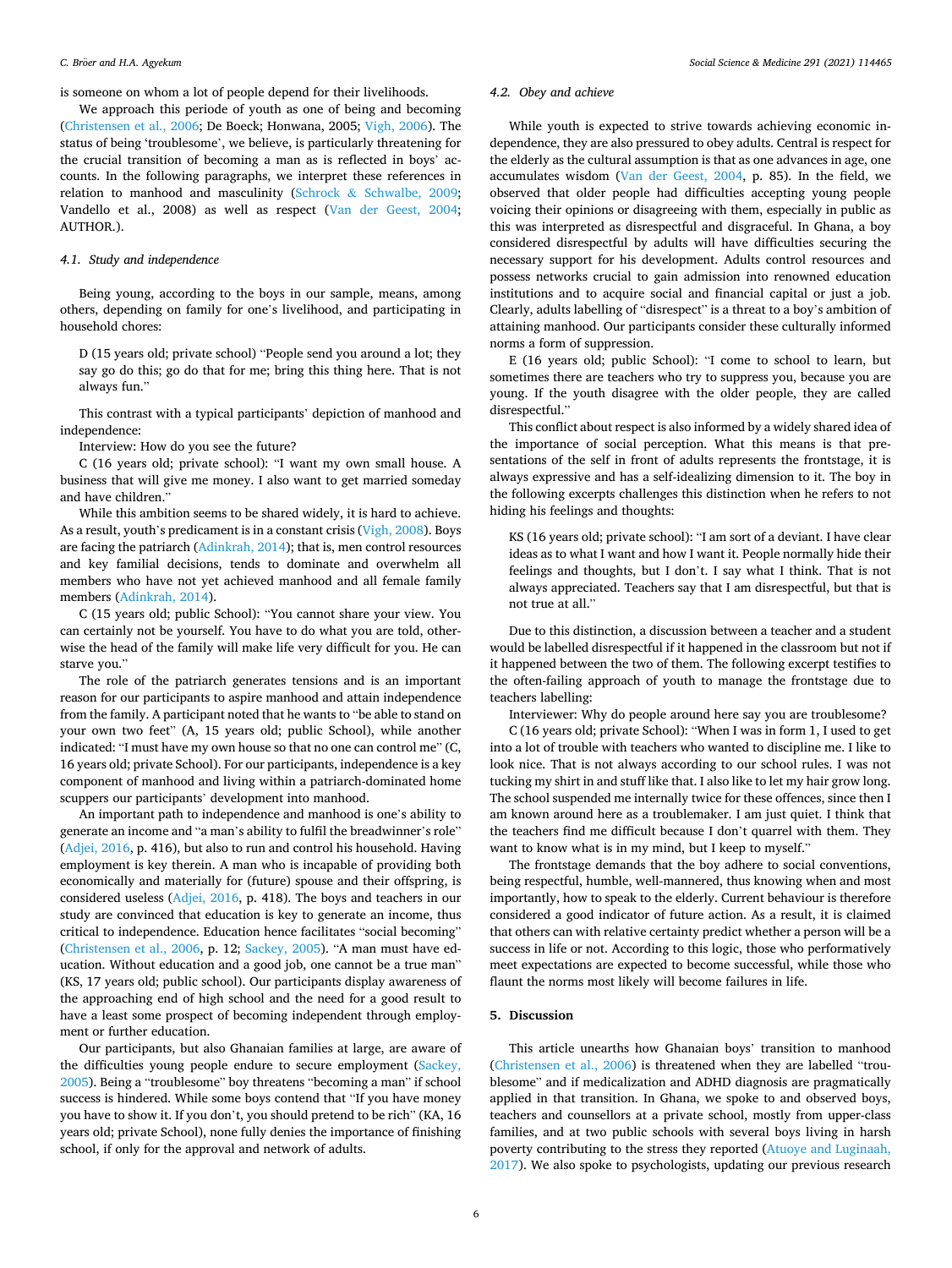<span id="page-7-0"></span>(Bröer et al.,  $2018$ ) and occasionally followed boys home after school.

The boys were labelled troublesome because they violated norms of respect and obedience, established dating back to colonialism which has a legacy of conservative dress codes, boarding schools and respect and discipline as core values [\(Darkwa, 2021;](#page-8-0) Last, 2000). These codes overlap with the dominance of older men over women and younger men (Baxter and Almagor, 1978, p.19). However, norms of respect were primarily relevant performatively and part of a contradictory phase of becoming ([Vigh, 2006](#page-8-0)) and in acts of achieving masculinity. The label of troublesome threatens this transition as the boys follow a dual strategy to work around this; displaying adherence to norms of respect, patriarchy, and educational demands, while simultaneously criticizing these norms, employing alternative strategies and starting to strive for independence.

In this tense and contradictory process of becoming [\(Vigh, 2006](#page-8-0); [Vandello and Bosson, 2013\)](#page-8-0), we were looking for signs of medicalization and identification of ADHD. We found little of that. However, adults and boys use established idioms (in Twi) which single out overactivity and inattention as parts of troublesome interactions. While this does not constitute medicalization, these idioms suggest that proto-symptoms are available for psychologization (De Vos 2013) or medicalization (Conrad 2006), for example in conjunction with upcoming counselling practices in Ghana and beyond [\(Vaughan, 2016](#page-8-0)). The concept of religious counselling is amended with professional, pedagogic, or therapeutic counselling of troublesome boys ([Vaughan, 2016](#page-8-0)). The practice of counselling seems to bridge concerns about discipline, personal development, and transition to manhood. At the schools studied here, counselling seems to constitute an alternative approach. This might signal a shift away from the culture of corporal punishment and religious or spiritual treatments (Agbenyega, 2006, Bröer et al., 2018, [Last, 2011](#page-8-0)).

The spread of counselling is facilitated by globalizing forces ([Vaughan, 2016](#page-8-0)) like Pentecostal counselling, and the growth of the professional middle-class. This suggests a tendency towards subject formation through psy-disciplines ([Rose, 1998](#page-8-0); Vorhölter, 2019). However, counselling is only beginning to emerge, rather pragmatically applied and as far as we could tell not yet powerful.

Medicalization might occur through counselling and could help to move the moral dimension of the label troublesome "from badness to sickness" [\(Conrad and Schneider, 1980\)](#page-8-0). This might take away blame from boys and parents when school failure looms, norms of respect are violated and the transition to manhood threatened. However, further medicalization and the spread of ADHD diagnosis are blocked by a psychiatric infrastructure that has been weak since colonial era ([Forster,](#page-8-0)  [2012\)](#page-8-0) and comprises stigma of mental health diagnosis ([Tawiah et al.,](#page-8-0)  [2015\)](#page-8-0).

While we are confident about the interpretation of materials we gathered, our work was limited by time constraints. Given these constraints, we focussed mainly on the school context, which made sense given the importance of schools in the rise of ADHD globally. However, more research at home and in public spaces would facilitate a more encompassing view.

#### **6. Conclusion**

Medicalization theory stems from the former centres of ADHD diagnosis and treatment – the US and Europa – and has been built on the assumption of a dominant and legitimate bio-medical sector and empowered consumers. Without denying tendencies towards hegemony (e.g [Timimi, 2005\)](#page-8-0), recent research on the globalization of ADHD diagnosis has brought to the fore the diversity of ADHD definitions and approaches both within the Global North and South (e.g. Bergey et al., 2018). Yet, the how and why of medicalization in the Global South, especially in the earliest phases, is still understudied. Our research turned to what is possibly the early rise of the application of ADHD in Ghana, where ADHD diagnosis and treatment are incipient (Bröer et al., 2018). We previously showed that the introduction of ADHD in Ghana is

driven by global NGO's and donor organizations, global pharma, and transnational lives of many Ghanaians. We now add to this that the spread of Pentecostal type counselling and HIV/AIDS counselling might provide a stimulus towards psychological counselling as an intermediary step towards medicalization, particularly among higher and middle classes, which might create a rising internal demand among professionals. Our research among youth suggests that the combination of concerns about respect, school failure and manhood, mapped onto a psycho-developmental approach [\(Vaughan, 2016](#page-8-0)), might come to constitute a creolized version of ADHD [\(Kirmayer, 2006](#page-8-0); Bibeau, 1997; Arias et al., 2016). This process of creolization works through adults and boys actively construct notions of cultural change and modernization while reframing interactional troubles. These interactional concerns are already couched in an idiom that can be reframed into ADHD diagnosis. Everyday attempts at sensemaking of "trouble" thus constitute a potential and neglected driver of medicalization.

The legacy of stigma around mental health institutions and postcolonial involvement in for example Global Mental health programs create contradictory tendencies of inhibiting and furthering medicalization and ADHD. A similar contradictory tendency might operate at the personal level where fear of stigma hinders medicalization while the promise of shifting blame and finding cure might attract it. We might see ADHD and similar labels become established especially in higher class schools the coming decade, driven by globalizing tendencies and interactional concerns of boys, teachers, and parents at the same time.

#### **Credit author statement**

Christian Bröer: study design, funding, preparation fieldwork, analysis, writing, Humphrey Asamoah Agyekum: fieldwork, analysis, writing.

#### **Acknowledgments**

We want to thank the boys who shared their experiences with us. We also benefitted greatly from the support of school officials. The manuscript was edited with great care by Afra Foli. The fieldwork for this article has been financed by the program group Political Sociology at the department of sociology of the University of Amsterdam.

#### **References**

- [Abbink, G.J., Van Kessel, W.M.J., 2005. Vanguard or Vandals: Youth, Politics and](http://refhub.elsevier.com/S0277-9536(21)00797-8/sref1) [Conflict in Africa. Leiden University, Leiden](http://refhub.elsevier.com/S0277-9536(21)00797-8/sref1).
- [Adinkrah, M., 2014. Confessions: suicidal ideation on a Ghanaian radio program. J. Publ.](http://refhub.elsevier.com/S0277-9536(21)00797-8/sref2)  [Health Epidemiol. 6 \(7\), 211](http://refhub.elsevier.com/S0277-9536(21)00797-8/sref2)–215.
- [Adjei, S.B., 2016. Masculinity and spousal violence: discursive accounts of husbands who](http://refhub.elsevier.com/S0277-9536(21)00797-8/sref3)  [abuse their wives in Ghana. J. Fam. Violence 31 \(4\), 411](http://refhub.elsevier.com/S0277-9536(21)00797-8/sref3)–422.
- [Agbenyega, J.S., 2006. Corporal punishment in the schools of Ghana: does inclusive](http://refhub.elsevier.com/S0277-9536(21)00797-8/sref4)  [education suffer? Aust. Educ. Res. 33 \(3\), 107](http://refhub.elsevier.com/S0277-9536(21)00797-8/sref4)–122.
- [Arias, D., Taylor, L., Ofori-Atta, A., Bradley, E.H., 2016. Prayer camps and biomedical](http://refhub.elsevier.com/S0277-9536(21)00797-8/sref5)  [care in Ghana: is collaboration in mental health care possible? PLoS One 11 \(9\),](http://refhub.elsevier.com/S0277-9536(21)00797-8/sref5) [e0162305.](http://refhub.elsevier.com/S0277-9536(21)00797-8/sref5)
- [Atuoye, K.N., Luginaah, I., 2017. Food as a social determinant of mental health among](http://refhub.elsevier.com/S0277-9536(21)00797-8/sref6) [household heads in the Upper West Region of Ghana. Soc. Sci. Med. 180, 170](http://refhub.elsevier.com/S0277-9536(21)00797-8/sref6)–180.
- [Baxter, P.T.W., Almagor, U., 1978. Age, Generation and Time: Some Features of East](http://refhub.elsevier.com/S0277-9536(21)00797-8/sref7) [African Age. C. Hurst, London.](http://refhub.elsevier.com/S0277-9536(21)00797-8/sref7)
- [Bergey, M.R., Filipe, A.M., Conrad, P., Singh, I. \(Eds.\), 2018. Global Perspectives on](http://refhub.elsevier.com/S0277-9536(21)00797-8/sref8)  [ADHD: Social Dimensions of Diagnosis and Treatment in Sixteen Countries. JHU](http://refhub.elsevier.com/S0277-9536(21)00797-8/sref8) **Press**
- [Bibeau, G., 1997. Cultural psychiatry in a creolizing world: questions for a new research](http://refhub.elsevier.com/S0277-9536(21)00797-8/sref9)  [agenda. Transcult. Psychiatr. 34 \(1\), 9](http://refhub.elsevier.com/S0277-9536(21)00797-8/sref9)–41.

Bröer, Christian, Spronk, Rachel, Kraak, Victor, 2018. Exploring the ADHD Diagnosis in [Ghana: between disrespect and lack of institutionalization. In: Bergey, M.R.,](http://refhub.elsevier.com/S0277-9536(21)00797-8/opthxTNhbloZb)  [Filipe, A.M., Conrad, P., Singh, I. \(Eds.\), Global perspectives on ADHD: social](http://refhub.elsevier.com/S0277-9536(21)00797-8/opthxTNhbloZb)  [dimensions of diagnosis and treatment in sixteen countries. JHU Pres](http://refhub.elsevier.com/S0277-9536(21)00797-8/opthxTNhbloZb).

- [Christensen, C., Utas, M., Vigh, M.E., 2006. Navigating Youth, Generating Adulthood:](http://refhub.elsevier.com/S0277-9536(21)00797-8/sref10) [Social Becoming in an African Context. Nordiska, Afrikainstitutet, Uppsala](http://refhub.elsevier.com/S0277-9536(21)00797-8/sref10).
- [Conrad, P., 1975. The discovery of hyperkinesis: notes on the medicalization of deviant](http://refhub.elsevier.com/S0277-9536(21)00797-8/sref11)  [behavior. Soc. Probl. 23 \(1\), 12](http://refhub.elsevier.com/S0277-9536(21)00797-8/sref11)–21.
- [Conrad, P., 2007. The Medicalization of Society. Johns Hopkins University Press,](http://refhub.elsevier.com/S0277-9536(21)00797-8/sref12) [Baltimore, MD](http://refhub.elsevier.com/S0277-9536(21)00797-8/sref12).